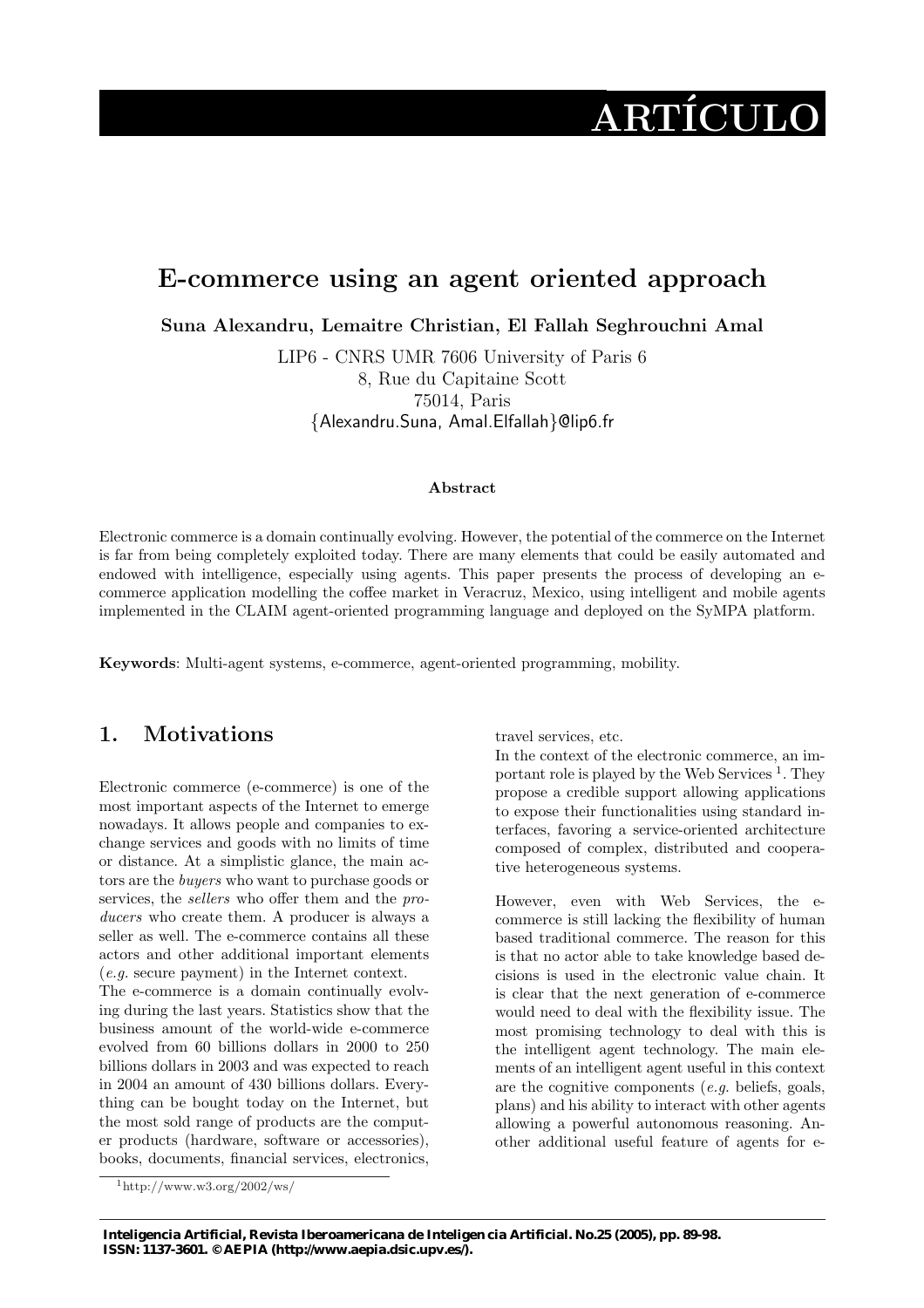commerce applications is the mobility  $(e.g., a$ can move through the Internet to collect information about products or prices), in order to support the geographic distribution of complex systems, their computation over the net and to reduce the bandwidth and the data traffic [22]. Therefore we claim that intelligent and mobile agents are extremely useful for designing e-commerce applications.

### 1.1. Why an agent-oriented programming approach

Unfortunately, while the main focus of the multiagent systems (MAS) community has been on the development of informal and formal tools for MAS engineering, concepts or techniques, the design of declarative languages and tools which can effectively support MAS programming remained at an embryonic stage. Therefore, we argue that for a successful use of MAS paradigm, specific high-level programming languages are needed. With this objective in mind we have proposed an agent oriented programming (AOP) language called CLAIM [11] that helps the designer to reduce the gap between the design and the implementation phases *(i.e.* the designer should think and implement in the same paradigm, namely through agents), allows the representation of intelligent elements (e.g. knowledge, beliefs, goals, reasoning) and meets the requirements of mobile computation. In addition, the CLAIM agents can invoke methods implemented using other programming language (e.g. Java) and can invoke Web Services. We consider that there is a difference of abstraction between agents and objects and consequently between CLAIM and Java (even if the agents will do most of the computation using Java and the underlying platform is implemented in Java). The language's operational semantics [12] should allow the verification of the built multi-agent systems. The language is supported by a distributed platform called SyM-PA [26] that offers all the necessary mechanisms for agents' management, communication, mobility, security and fault tolerance.

# 2. Context

In this section we present the developed ecommerce application, the steps and the choic-

es made during the design phase. This application was developed in the context of a French-Mexican collaboration project<sup>2</sup>. The coffee producers in Veracruz are usually small, with a reduced financial power, but their number is important. In 2001 they created together with the government of the Veracruz state the Consejo Regulador del Café Veracruz (The Veracruz Coffee Regulator Council - CRCV) whose role is to verify the coffee producers' facilities that satisfy specific norms of the origin denomination of "Café-Veracruz" and to certificate the lots of coffee reaching the quality stated by the norm. The main objective of this strategy is to reach a new emerging specialty coffee market where the prices of quality coffee attain prices several time higher that the stock exchange prices for coffee. In 1999, the first e-auction for specialty coffee took place in Brazil. Since then, several coffee buyers and consumer associations decided to work on different e-commerce applications for specialty coffee markets. In this context we propose an agent-based application able to deal with the different types of transaction negotiations and covering the entire value chain of coffee. We claim that our model can easily be applied to other domains.

#### 2.1. Identify the actors

A first step toward the final application is to identify all the actors involved in the considered scenario, their functionalities, interactions and all the delicate issues, independent of any implementation aspect.

First of all, we have the Coffee Producer. The certification of his coffee is done by the CRCV presented above. In the real environment, belonging to the CRCV is the Coffee Verifier that physically goes to the producer's facilities and verifies the quality of the production chain and of the final product and identifies the best coffee lots. In function of his appreciation, the CRCV emits certificates for the producer's coffee facilities lots and for the green coffee. Another actor is the Market where the producers "publish" their offers in order to be found by the interested Buyers. A buyer searches specific types of coffee on the market. It is actually the market that matches the coffee offers and the buyers' requests. When a buyer's demand corresponds to a producer's offer, a direct interaction between them begins. One of the main issues in commerce in general and specially

 ${}^{2}$ Lafmi = French-Mexican Informatics Laboratory, http://lafmi.imag.fr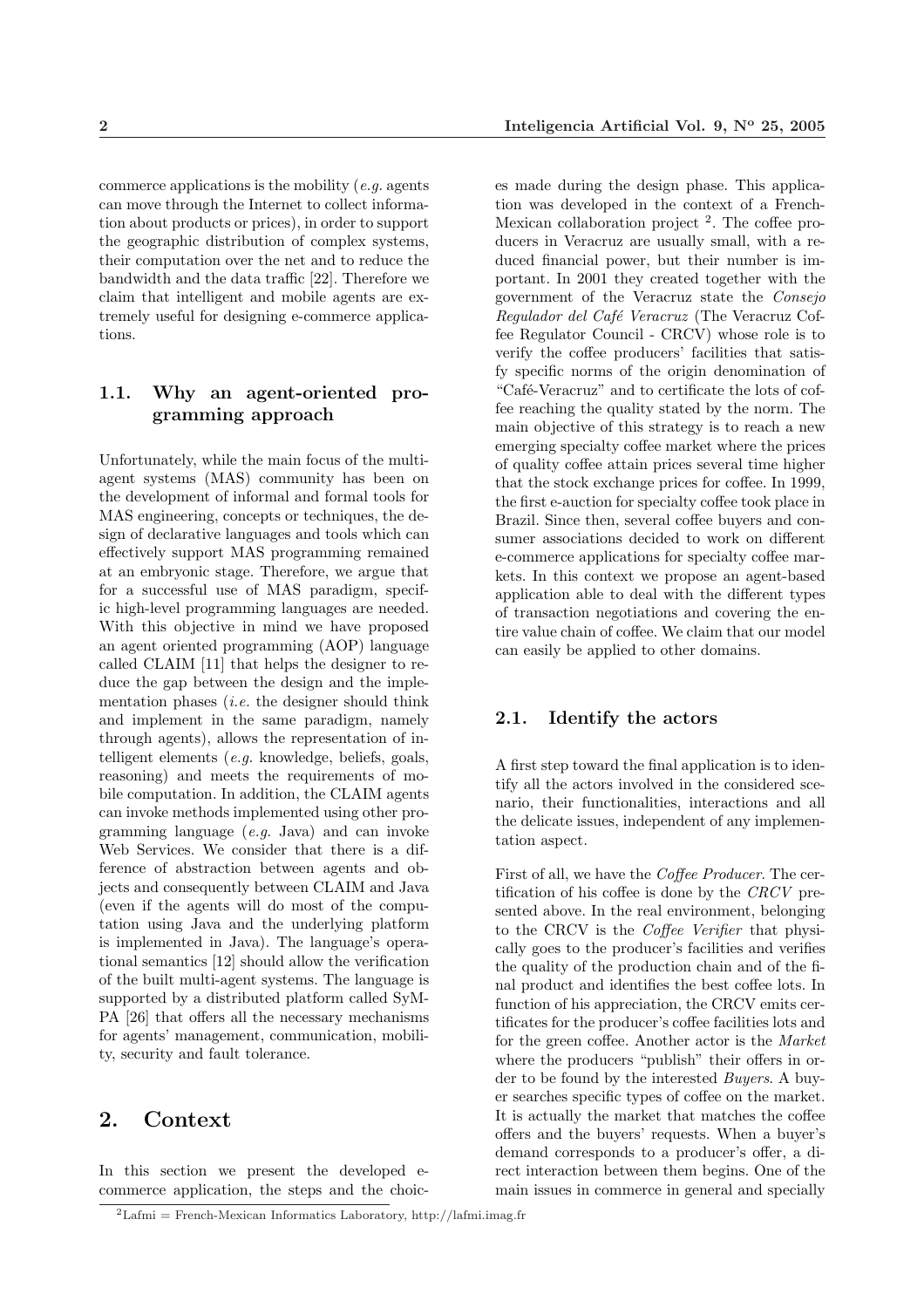in e-commerce is the trustfulness of the players. The buyer must be convinced that the seller has the right certificates and the seller needs to be sure that the buyer corresponds to a known company and has the financial disposability. To do that, he asks for a letter of credit from the buyer's Bank (another actor). As soon as these requirements are satisfied, the producer must find a Transport company and an Insurance service for the transported goods. After the successful arrival of the goods at the destination, the buyer's bank is notified in order to send the money transfer to the producer's bank and to send the customs documentation to the buyer. This last phase is a delicate one and requires very precise and synchronized protocol.

This scenario gives a general view of the coffee market commerce in Veracruz. Additional elements can be added to this basic model. An interesting extension, that is naturally achieved using intelligent agents, is the producers' cooperation. Taken individually, a producer may not have enough financial power, but together with other producers he can form stronger groups for sharing a better technical infrastructure, covering a larger fragment of the market, answering to a greater number of client requests or sharing means of conveyance. Joining their efforts, they can reduce their costs and increase their benefits. Interesting cooperation protocols can be analyzed in practice and programmed using agents.

Another extension can be done using the advantages of the mobile agents. For instance, the buyers can send mobile agents to other buyers in order to locally analyze their data about different producers (e.g. the satisfaction level, the fairness of the quality-price ratio, etc.). Mobile agents can also be used by producers to gather data from other producers about the buyers' history.

#### 2.2. Modelling the actors

Once all the actors of the application and their interactions are identified, the next step is to model them. For this stage we have adopted the methodology presented in [20]. Nevertheless, any other design methodology, appropriate for the developed application, can be used  $(e.g.$ AALAADIN [13]).

Even if we are using a multi-agent approach, it may not always be the best solution to represent all the actors as agents. In function of the intelligence, autonomy and mobility level of each actor, one must carefully decide if it should be represented as an agent (either mobile or stationary), as an independent application running on a site, as a Web page (dynamic or not) or as a Web Service (accessed through a special agent or directly). We do not propose a general rule for determining the chosen representation of an entity, but the designer's common sense and experience should make this choice adequate. We will consider below each actor and justify the chosen representation.

The CRCV answers to producers' requests for certification. He sends verifiers to their sites and he manages and interprets the gathered observations. He also answers the buyers' questions about the quality of the coffee of different producers. Therefore we represent CRCV as an intelligent stationary agent.

A Coffee Verifier agent is more difficult to represent as a software entity. In our application, a verifier is a mobile agent created by CRCV when a request for certification arrives. He migrates to the producers and give qualitative appreciations in function of the data received from them. This choice can be motivated by security reasons. The producers may not want to send important and private date over the network but they accept verifiers on their site. Being the only mobile agent in our application, he also illustrates how mobile agents can be used in the language.

The Producers ask for certification at CRCV, send their coffee offers to the market, interact with the buyers, with the bank, must hire a transport company and must insure the transported goods. They may also use cooperation protocols for creating coalitions of producers or may create mobile agents for verifying the buyers' history. So it is clear that a producer will be an agent with powerful intelligence and reasoning abilities.

A Buyer looks for certain types of coffee and sends requests to the market. After receiving matching offers of producers, he verifies the certification of the chosen one at CRCV, negotiates with him and receives the notification of the goods' arrival. We can also endow the buyers with capacity to create mobile agents that migrate in order to check the satisfaction level of other clients. Consequently, they will be represented as agents.

The Market is acting mainly as a mediator between the producers' offers and the buyers' requests. When a new offer arrives, the market will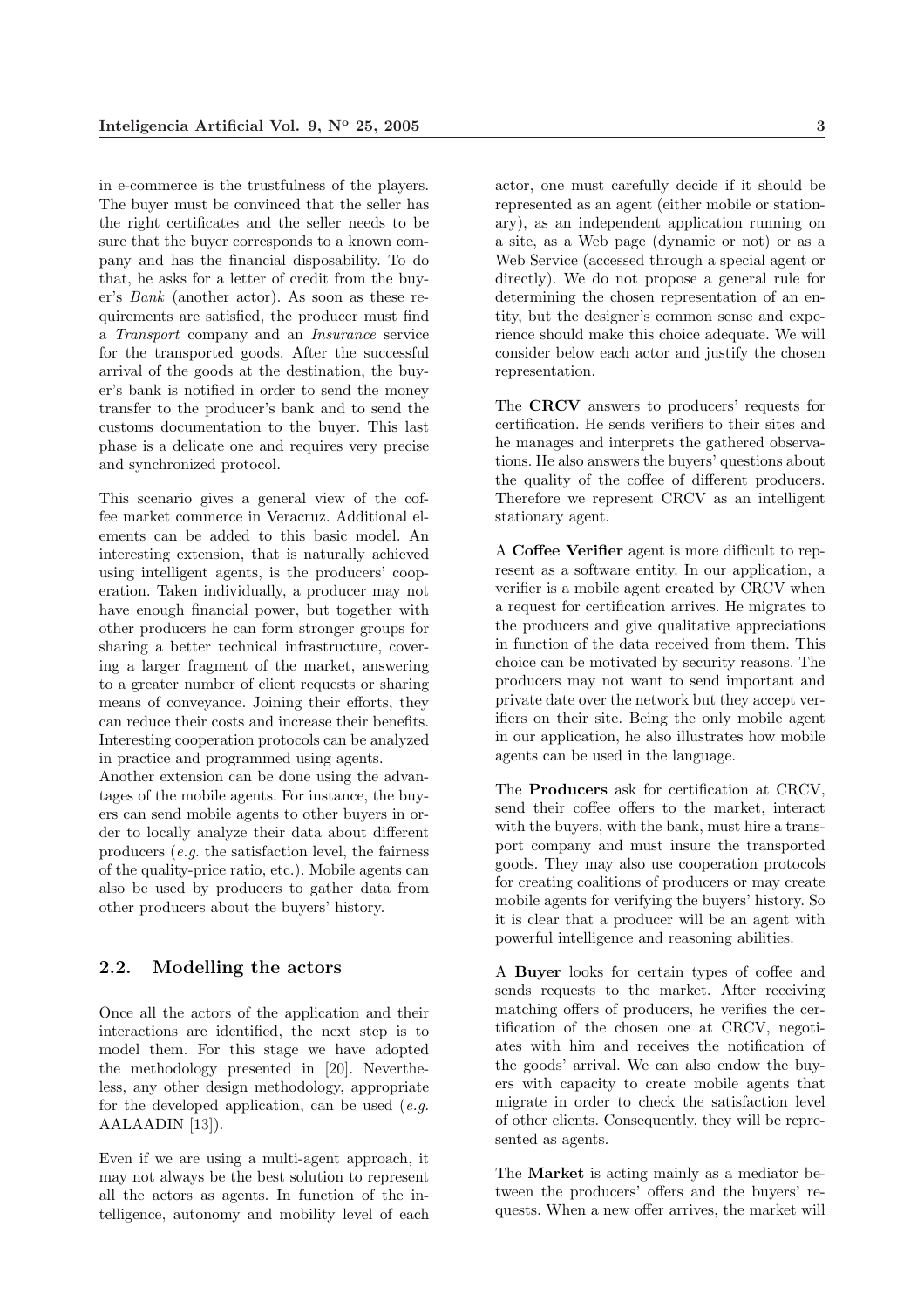find and send to the corresponding producer a list of interested buyers. On the other side, when a client sends a request, the market will send him the list of corresponding producers. The market can be represented as a Web Service or as an agent. Since we intend to endow him with intelligent capabilities, he is represented as an agent.

When an agreement is reached between a buyer and a producer for a coffee order, the producer must contact a Transport company for delivering the coffee and an Insurance company for insuring the transport. As the main role of these actors is to answer requests concerning the price of their services, we will represent them as Web Services.

Finally, the Bank's services can be used by producers and buyers. The buyers' bank emits credit letters proving that a buyer is financially able to pay a coffee order. Also, after the goods' arrival, a money transfer takes place between the two sides' banks. We consider that the banks must have reasoning abilities  $(e.g.$  for treating the clients differently in function of their financial power) so we represent them as agents.

The figure 1 presents a high level architecture of our application, independent of the chosen programming language, framework or environment.



Figure 1. Coffee e-commerce architecture

## 3. Design

This section presents the design of the application using the CLAIM language.

#### 3.1. CLAIM at a glance

In order to better understand the agents' definitions resumed in the next sub-section, we present here a brief description on the language.

CLAIM is a high-level declarative language which combines cognitive elements in order to endow agents with intelligent skills, and computational aspects such as mobility. The language's specifications were presented in [10] and its operational semantics in [12]. It can be used to define agents or classes of agents. A multi-agent system in CLAIM is a set of hierarchies of agents located on different computers in a network. A CLAIM agent is an autonomous, intelligent and mobile entity uniquely identified in the MAS, located at a node of a hierarchy. Thus, an agent has a parent and may have several sub-agents. In addition, he has intelligent components such as knowledge, goals and capabilities allowing a reactive or a goal-driven behavior.

An agent has a knowledge base containing pieces of information about the other agents' classes and capabilities or user-defined pieces of information about the environment they are acting in, represented as propositions containing a name and a list of arguments.

Agents' behavior is dictated by the received messages or by his *goals*. An agent can have several goals, represented as propositions. In order to achieve a goal, he tries to execute capabilities whose effects correspond to the current goals.

Therefore, the capabilities are the main elements of an agent, allowing to execute actions or to achieve goals. A capability has a name, a message of activation, a condition, the process to execute and eventual effects (post-conditions):

capability  $\therefore$  capability Name {  $message=[null \mid m);$  $condition=(null \mid condition);$  $do \{ p_i \}$  $\mathit{effects=null}; \ |\ \{\ e_1; e_2; ...; e_n \ \}$ }

To execute a capability, the agent must receive the activation message and verify the condition. A condition can be a Java function that returns a boolean, or a condition about the agent's knowledge, sub-agents or about his achieved effects.

Once a capability activated, the corresponding processes are executed (concurrently with the already running processes of the agent). So an agent  $(e,q, \alpha)$  contains a set of concurrent running processes,  $P_{\alpha} = p_i | p_j | ... | p_k$ . One of these concurrent processes can be a (possibly empty) sequence of processes, a message transmission,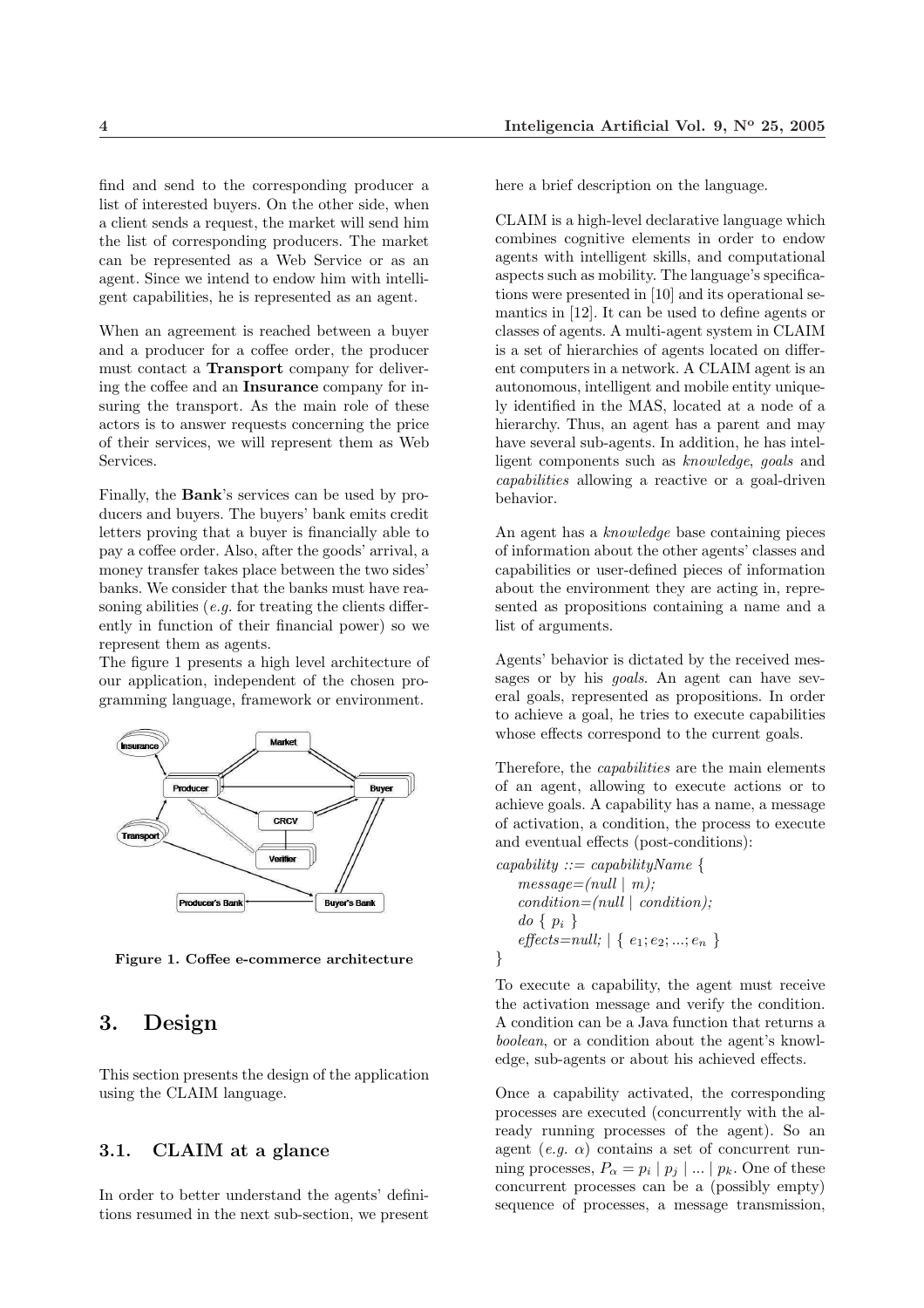the creation of a new agent (instance of an already defined class), a mobility operation, a variable instantiation, a function defined in another programming language (in this version it is possible to invoke only Java methods), a Web Service invocation (a known Web Service; we are currently working on an extension of the platform where agents dynamically search and invoke Web Services), or the execution of a process for all the agent's elements from the knowledge base or his sub-agents that verify a certain criteria.

 $p_i ::=$  $0 | p_j.p_k | send(\alpha, m) |$  $newAgent$  name:  $class(args)$  |  $in(\beta) | out(\beta) | move(\beta) |$  $open(\beta) | acid | kill(\beta) |$  $?x = (value \mid Java(object.method))$  $?x = WebService(address, method)$  $Java(object.method(args))$  $for All Knowkedge(k){p<sub>j</sub>}$  $for All Agents(\alpha_i){p_i}$ 

The send primitive allows a message transmission to another agent, to all the agents belonging to a class (multicast) or to all the agents in the system (broadcast). There are pre-defined messages, used during the mobility protocols for asking and granting permissions, or used by agents to exchange information about their capabilities and knowledge bases. The users can also define their own messages, represented as propositions and utilized to activate capabilities.

The mobility operations are inspired from the ambient calculus [5]. Using in, an agent can enter another agent from the same level in the hierarchy (*i.e.* having the same parent) and using  $out$ , an agent can exit his parent. Unlike the ambient calculus, where there is no control, we added an asking/granting permission mechanism. The move mobility operation is a direct migration to another agent, without verifying a structure condition. Nevertheless, the operation is subject to permissions. Taking full advantage of the hierarchical representation of the agents, using the open primitive, an agent can open the boundaries of one of his sub-agents, thus inheriting, as in the ambient calculus, the later's running processes and sub-agents, but also his knowledge and capabilities. The acid primitive is similar to open, but it is an agent that decides to open his own boundaries, and as a consequence, his components are inherited by his parent. So in both cases, an agent dynamically gathers new capabilities and enriches his knowledge base.

These intelligent elements allow two types of reasoning for the CLAIM agents: forward reasoning

(or reactive behavior) - activate capabilities when the corresponding messages arrive and the conditions are verified; backward reasoning (or goaldriven behavior) - execute capabilities in order to achieve goals.

CLAIM (in conjunction with the SyMPA platform resumed in the section 4.1) has already been used for several applications such as an information search on the Web [11], another e-commerce application [10], a network of digital libraries [20] and a resource sharing and load transfer application using mobile agents [21].

#### 3.2. Agents' definitions in CLAIM

In this sub-section, starting from the agents' descriptions presented above, we will summarize the implementation process using CLAIM. For each agent we present only the most important cognitive aspects and capabilities. There are elements of the language that were not presented but that appear in the definitions (e.g. variables noted  $?x$ can be used).

The CRCV agent's knowledge base contains pieces of information about the quality of the producers' coffee. An entry in the knowledge base is represented as:  $Product(name, type, quality)$  $(e.g. \; Product(P_1, oro, 8)). \; CRCV \; has \; capabilities$ ties for creating a Verifier when a producer asks for certification and can answer the buyers' questions about the quality of the producers' coffee. Agent CRCV {

```
...
capabilities {
 certifyProducer {
  message=askForCertification(?type);
  condition=null;
  do{newAgent Ver:Verificator().
    send(Ver, verify(sender, ?type)) }
  effects=null;
 }
 verifyProducerOK {
  message=verifyProd(?pr,?t,?q);
  condition=hasKnowledge(Producer(?pr,?t,?q));
  do{send(sender,prodOK(?pr,?t,?q))}
  effects=null;
 } ... } ...
```
A Verifier agent is created by the CRCV agent each time a producer asks for certification. He is instantiated from a class whose definition contains a capability for migrating to producers, for

}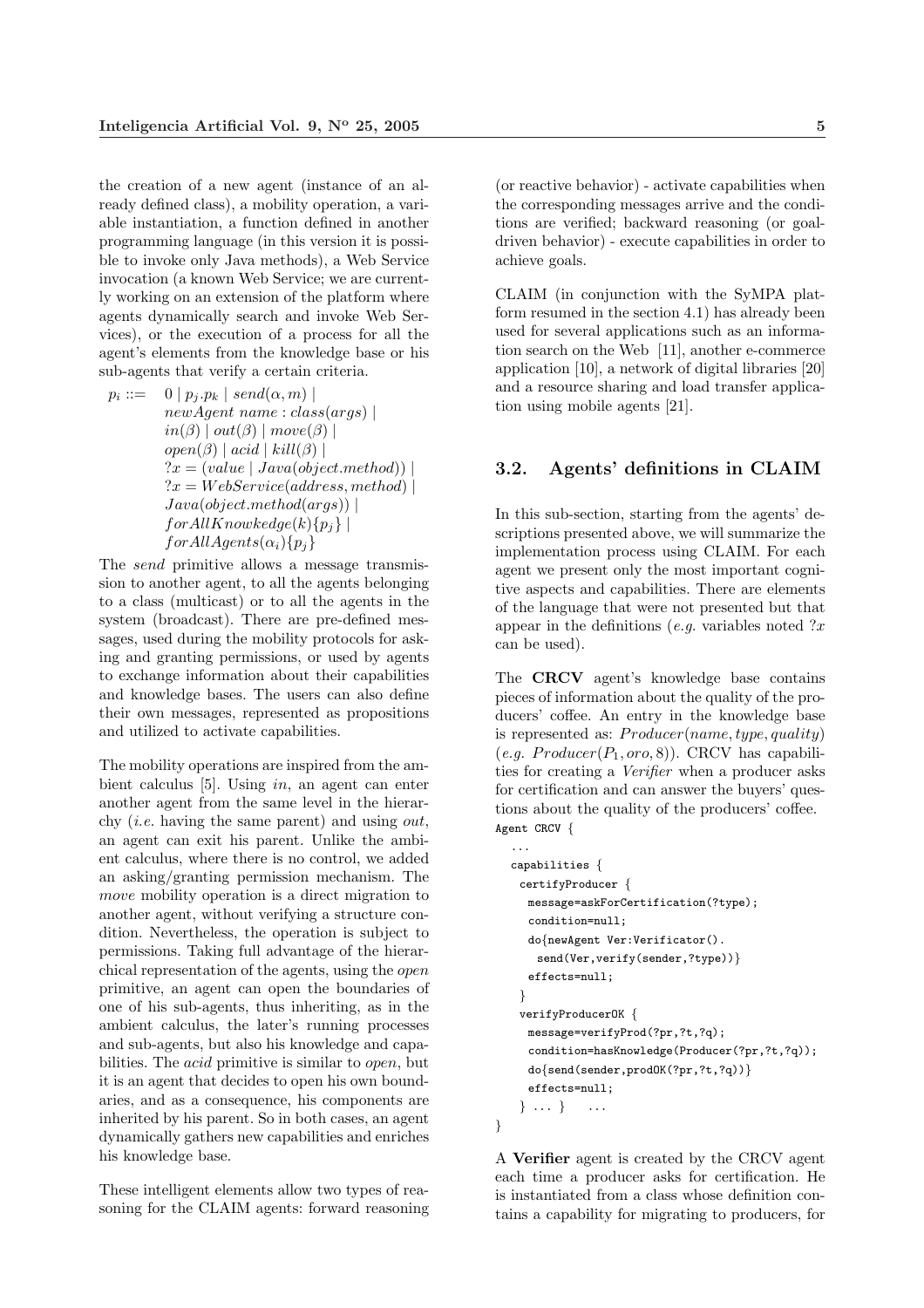giving a qualitative appreciation to the coffee (calling a Java method) and for giving this information to CRCV.

```
AgentClass Verifier() {
  ...
  capabilities {
   verify {
    message=verify(?pr,?type);
    condition=null;
    do{move(?pr).
     ?q=Java(Verificator.verifyQuality(?type)).
      send(?producer,quality(?type,?q)).
      move(authority).
      send(authority,tell(Producer(?pr,?type,?q))).
      acid}
     effects=null;
   } } ...
}
```
The Producer agents' definition is more complex and takes into account all the interactions with the CRCV agent, with the Market, with the potential buyers and with the transport and insurance companies. We present only two of his capabilities. First, after certifying his coffee, a producer sends his offer to the Market and receives a list of interested buyers (represented in the knowledge base as  $Buyer(name, type, quality, quant),$ e.g.  $Buper(B_1, oro, 7, 500))$ . He uses a Java function to select a buyer from the list. In the second capability presented, after signing an agreement with a buyer, a producer invoke Web Services of the known Transport companies (and similarly for insurance) for finding their prices and for choosing later the best price.

AgentClass Producer(?bank) {

}

```
...
capabilities {
 chooseBuyer {
  message=knowInteresBuyers(?t,?qual,?price);
  condition=hasKnowledge(Buyer(?n,?t,?qual,?q));
  do{?b=Java(Prod.selectBuyer(this,?t,?qual)).
   send(?b,offer(?t,?qual,?price))}
  effects=null;
 }
 findTransport {
  message=findTransport(?quant);
  condition=null;
  do{forAllKnowledge(Transport(?n,?ad,?prM)) {
     ?pr=WebService(?ad,?prM)).
     send(this,tell(TransportPrice(?n,?pr))) }.
   ?bestTr=Java(Prod.selBestTrPrice(this)).
   send(?bestTr,transportOrder(?quant)) }
  effects=null;
 } ... } ...
```
The **Buyer** agents have complementary but similar capabilities with the producers' ones. They send requests to the market, receive a list of producers, select one of them in function of different criterions (e.g. best price, other buyers' opinions), verify the certification of the chosen producer, negotiate with him and finally receive the coffee after the bank transfer is done.

The main functions of the Market agent is to match the producers' offers with the buyers' requests stored in his knowledge base (the pieces of information about the producers' offers have the format  $Product(name, type, quality, price),$ e.g.  $Product(P_1, oro, 8, 15)$  and those about the buyers' requests have been presented before, e.g.  $Buper(B_1, oro, 7, 500)$ . Agent Market {

```
...
capabilities {
 offersFromProd {
  message=prodOffer(?t,?q,?pr);
  condition=null;
  do{send(this,tell(Producer(sender,?t,?q,?pr))).
    forAllKnowledges(Buyer(?b,?t,?q,?qt)) {
     send(sender,tell(Buyer(?b,?t,?q,?qt))) }.
```

```
send(sender,knowInteresBuyers(?t,?q,?pr)) }
effects=null;
```
} ... } ...

}

The Bank has information about the clients and their accounts. It also emits credit letters for buyers. At the end, a money transfer is made from the buyer's account to the producer's bank.

# 4. Implementation

Once the agents and the classes of agents are defined, we deployed the application on the SyMPA platform. Its main features are presented in the next sub-section.

#### 4.1. Overview of SyMPA

SyMPA [26] (System Multi-Platform of Agents) is a distributed platform that offers all the necessary mechanisms for a safe execution of a distributed MAS implemented using CLAIM. SyMPA is implemented using the Java language and its architecture is compliant with the specifications of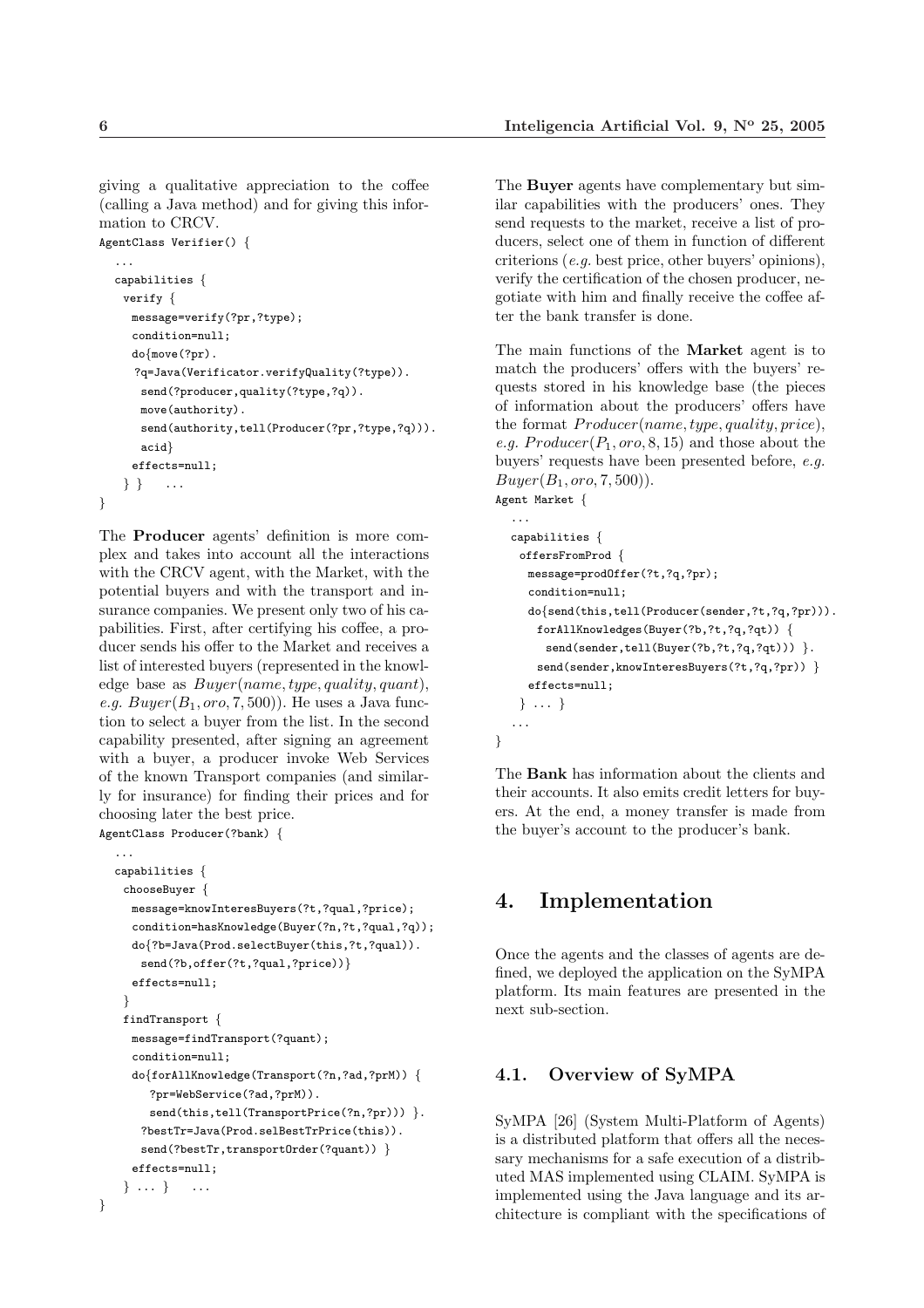the MASIF [24] standard from the OMG.

SyMPA consists of a set of connected computers. On each computer there is an agent system that provides mechanisms for agents' management, authentication, authorization, resources access control and fault tolerance. There is also a Central System that has management functions. SyMPA's architecture is presented in the figure 2.



Figure 2. SyMPA's Architecture

An agent system is deployed on each computer connected to the platform. It provides (figure 3) a graphical interface for defining and creating agents and for visualizing their execution, a CLAIM compiler, mechanisms for agents's deployment, communication, migration and management, all of these in a secure and fault tolerant environment.



Figure 3. SyMPA's Features

An agent system offers visual tools and an editor where the agents' designer can define the agents or the classes of agents needed for the application, in a .adf (agents description) file. Nevertheless, any other text editor can be used. The

definitions are then interpreted, the CLAIM syntax is verified and the agents (.agd) and classes (.cld) files are created in a format understandable by the Execution Engine. The interpreter was implemented using JavaCC (Java Compiler Compiler) <sup>3</sup> . The running agents are charged in memory and executed. There is a corresponding (optional) graphical interface for each running agent, where one can visualize agent's behavior, communication and migration.

The agent system is also in charge with the communication with other agent systems or with the central system and deals with the mobility, taking into account the security constraints. The communication and the mobility are implemented using Java above the TCP/IP protocol. As a result of our hierarchical representation of the agents we can distinguish two types of migration : local and remote migration. The local migration takes place inside a hierarchy, using the primitives that we have already presented. Thus, an agent moves with all his components in the local hierarchy. The remote migration is the migration between hierarchies (between different computers), using the move primitive. In CLAIM, the remote migration is strong at the CLAIM processes level, because the state of an agent is saved before the migration, it is transferred to the destination and the processes are resumed from their interruption point. At the Java level, we use the Java Virtual Machine migration facilities (e.g. Class Loader, object serialization), so there is a weak migration. A Java method begun before the migration will be reinvoked after the successful arrival at the destination.

The mobile agents are programs running in a distributed and insecure environment (e.g. the Internet) where there are possible different attacks against the host agent systems and against an agent during the migration or during his execution. Several solutions exist to these attacks [16], but they are outside the scope of this paper. In SyMPA, for the agent systems' protection, we are using agents' authentication, the control of the access to the system's resources in accordance with a set of permissions given to agents in function of their authority, and audit techniques. For the agents' protection, we are using encryption and also fault tolerance mechanisms. The reader can find in [26] a detailed description of these security aspects in SyMPA.

<sup>3</sup>JavaCC on-line at https://javacc.dev.java.net/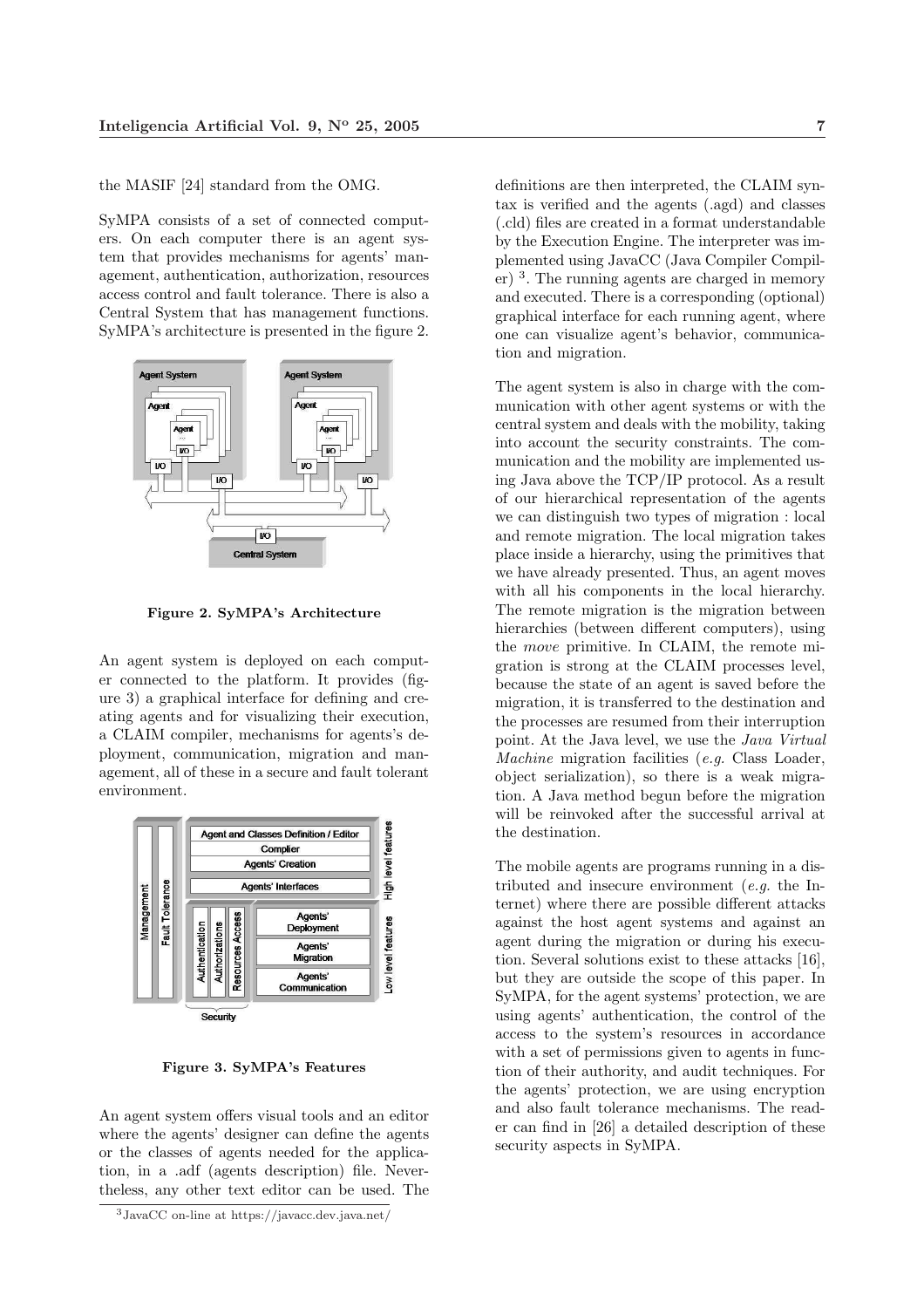#### 4.2. Implementation and tests

The classes of agents presented in the section 3.2. were edited and compiled using the SyMPA interface. The Transport and Insurance Web Services were implemented using the J2EE framework. We started a couple of different Transport and Insurance Web Services, with different prices for the offered services. Next, using SyMPA and the already defined agents and classes, we started the CRCV agent, the Market and a Bank (for both producers and buyers). After the "stable" stationary agents and services were deployed, we executed several producers on different computers, they asked for certification at CRCV; created by CRCV, Verifiers migrated to each new producer, verified the quality of the coffee and sent this information to CRCV. The producers sent their offers to the market, but there were no matching buyers at that moment. So we instantiated next several buyers whose requests matched some of the producers' offers. Successful protocols and transactions took place between several buyers and producers, the goods arrived at the destination and the money was transferred to the producers' bank. The figure 5 presents the graphical interface of the running agents.

The complexity of this application and the obtained results prove the strength and the expressiveness of the CLAIM language and the solidity of our platform. Using the same concepts for the design and for the implementation and using the agent-specific actions and mechanisms offered by CLAIM, the implementation duration was substantially reduced.



Figure 5. Application's graphical interface

#### 5. Related Work

As we have seen, this paper presents a complex e-commerce application implemented using the agent-oriented programming language CLAIM supported by the SyMPA platform. This work is situated at the intersection of several domains and should be positioned with respect to all of them.

First, CLAIM combines elements from the AOP languages, such as  $AGENT-0$  [25],  $AgentS$ peak [27], 3APL [19] (and their extensions), that are suitable for representing intelligent agents endowed with cognitive skills but lack clear mechanisms to deal with mobility and distribution, and elements from the concurrent languages, such as the ambient calculus [5], the safe ambients [23] or Klaim [8], that enable to represent concurrent processes, that can communicate and migrate in a distributed environment, but are not suitable to represent intelligent aspects of agents. Telescript [28] and April (with its object oriented extension  $April++$ ) [7] focus on the mobility aspect of agents; nevertheless these languages have neither the reasoning capabilities of the AOP languages nor the formal solidity of the concurrent languages.

Several platforms supporting mobile agents exist nowadays, such as Aglets [1],  $D'Agents$  [15] or Grasshopper [2]. All of them offer mechanisms for the agents' creation, communication, migration and management, guaranteeing in the same time a high level of security. However, the supported agents are implemented using mainly Java, so the agents are actually mobile objects. JADE [3] is a Java-based platform, FIPA-compliant, that offers support for Java agents execution, communication and (recently) migration. Another platform that has common elements with our approach is Jason [4], an interpreter implemented in Java for agents designed in AgentSpeak.

A presentation of the AOP languages and of the concurrent languages can be found in [10] and of the mobile agents platforms in [26].

From the application point of view, agents have been used to develop many e-commerce environments, because of their advantages stressed in the first section. However, to our knowledge, there is no e-commerce application implemented in an agent-oriented language. Usually Web approaches (dynamic Web pages, ASP, JSP, Java Script, frameworks such as J2EE or .NET, etc), Java or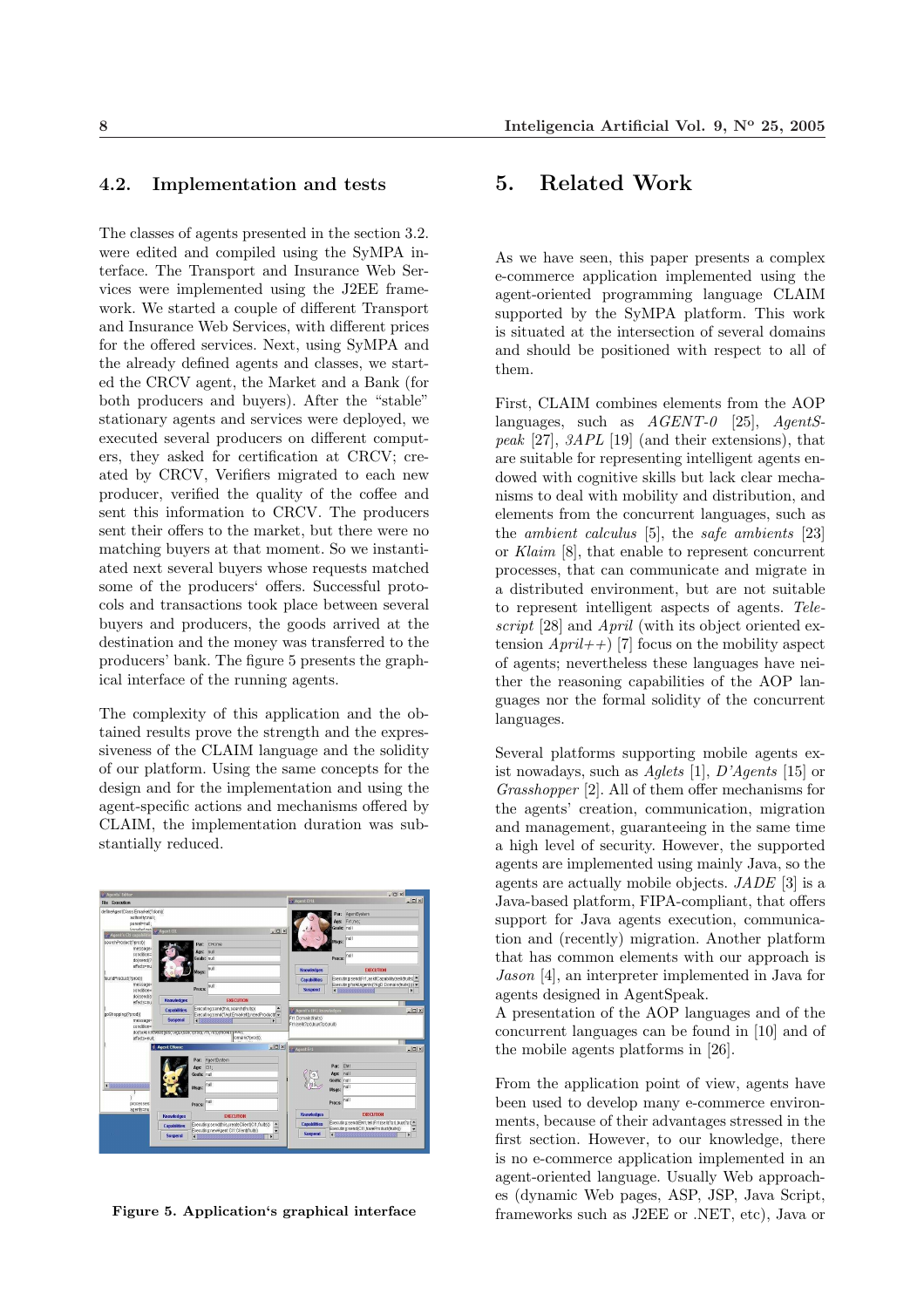other object-oriented languages are used for implementing agent-oriented applications.

In [18] is presented a survey of the e-commerce systems using agents and of the roles agents play as mediators in different stages of a customer to buyer scenario. There are systems such as Jan $go [9]$  or  $Tete-a-Tete [17]$  whose agents are useful in the *Product Brokering* stage *(i.e.* information retrieval to help to determine what to buy). Jango, Kashbah [6] or Tete-a-Tete use agents during the Merchant Brokering phase (i.e. determine who to buy from). And during the  $Ne$ gotiation phase, Kashbah or Tete-a-Tete provide agents that establish the terms of the transactions. ABROSE [14] is a large scale project trying to create an agent-based brokerage service to provide user support for request, navigation, registration and propagation of information.

Many other applications and systems for ecommerce using agents that we did not cite here exist. They try to exploit the agents' advantages but do not use an agent-oriented approach as in our case. The developer uses agent concepts for the design phase and then must translate these concepts into an object-oriented framework. This gap is not present in our approach.

# 6. Conclusion

This paper presents the results of a project we developed in a French-Mexican collaboration context (LAFMI laboratory). This project consists of a generic framework for the design of distributed applications based on MAS technology and mobile computing.

The proposed framework is constituted of an agent oriented language for MAS design (i.e. CLAIM), a distributed platform to support such MAS (i.e. SyMPA) and a real-world international e-commerce scenario (coffee Market of Veracruz) that takes benefit from MAS concepts and have been implemented using CLAIM and SyMPA.

Face to the increasing interest in the e-commerce domain and the several developments that have been proposed to deal with, one of our project motivation was to fully exploit this domain's potential by introducing MAS paradigm. We argue here that MAS technology is useful to bring new interesting concepts to design intelligent applications/systems that require sophisticated interactions, intelligent behaviors and autonomy. These features enable to introduce more flexibility in

the designed system, to sustain both individual and collective intelligent behaviors, and consequently to improve the global performance of the whole system. Hence, the approach presented in this paper takes benefit of the main advantages of the MAS technology. It goes on to use the power of mobile computation thanks to our language CLAIM and the SyMPA platform.

The complexity of the international e-commerce application and the first results of our prototype prove the strength and the expressiveness of CLAIM and the robustness of the platform.

Our future work aims to introduce several improvements such as the use of mobile agents to gather information about the producers' and buyers' history, or the coalitions' formation by the producers using cooperation protocols.

# **Referencias**

- [1] Aglets: http://www.trl.ibm.co.jp/aglets.
- [2] Grasshopper: http://www.grasshopper.de.
- [3] F. Bellifemine, A. Poggi, and G. Rimassa. JADE - a FIPA-compliant agent framework. In Proceedings of PAAM'99, pages 97–108, London, U.K., 1999.
- [4] R.H. Bordini and J.F. Hubner. Jason, a Java-based AgentSpeak interpreter used with Saci for multi-agent distribution over the net. On-line at http://jason.sourceforge.net.
- [5] L. Cardelli and A.D. Gordon. Mobile ambients. Foundations of Software Science and Computational Structures, LNAI, 1378:140– 155, 1998.
- [6] A. Chavez, D. Dreilinger, R. Guttman, and P. Maes. A real-life experiment in creating an agent marketplace. In Proceedings of PAAM '97, London, UK, 1997.
- [7] K.L. Clark, N. Skarmeas, and F. McCabe. Agents as clonable objects with knowledge base state. In Proceedings of ICMAS96. AAAI Press, 1996.
- [8] R. de Nicola, G.L. Ferrari, and R. Pugliese. Klaim: a kernel language for agents interaction and mobility. IEEE Transactions on Software Engineering, pages 315–330, 1998.